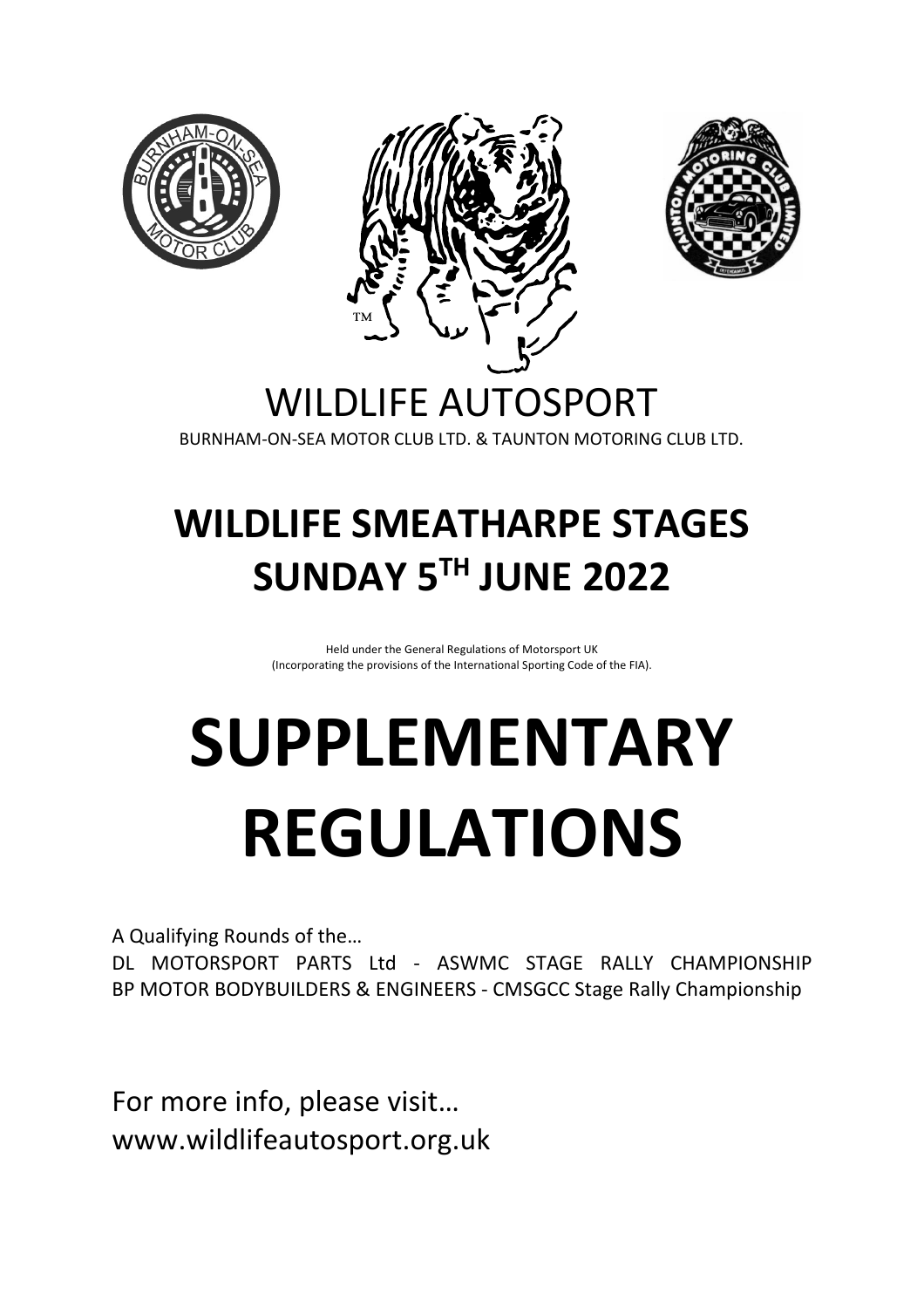### **Introduction**

Wildlife Autosport is pleased to announce the running of the Wildlife Smeatharpe Stages, which will take place over Eight Stages. We aim to provide eight stages with a warm, family feel on the Sunday of the Platinum Jubilee bank holiday weekend.

We would like to thank Lloyd Stevens and the other landowners for the use of Upottery (better known Smeatharpe) Airfield, together with the nearby residents, without their continued agreement the venue would not be available for motorsport.

We are asking for your support, Marshals are key to all events, rather then adding additional costs to your entry to enable us to support them with a breakfast bap, we are asking if you would be willing to "sponsor a marshal" by selecting the optional £5 fee when you enter online, all your donations will 100% go to the our marshals.

We look forward to seeing you all on 5<sup>th</sup> June 2022, but if you are unable to compete we would welcome your support with marshalling, please contact our….

Chief Marshal Coordinator – Rod Coleman E: rod.coleman@totalise.co.uk T: 01643 333743.

The Organising Team 2022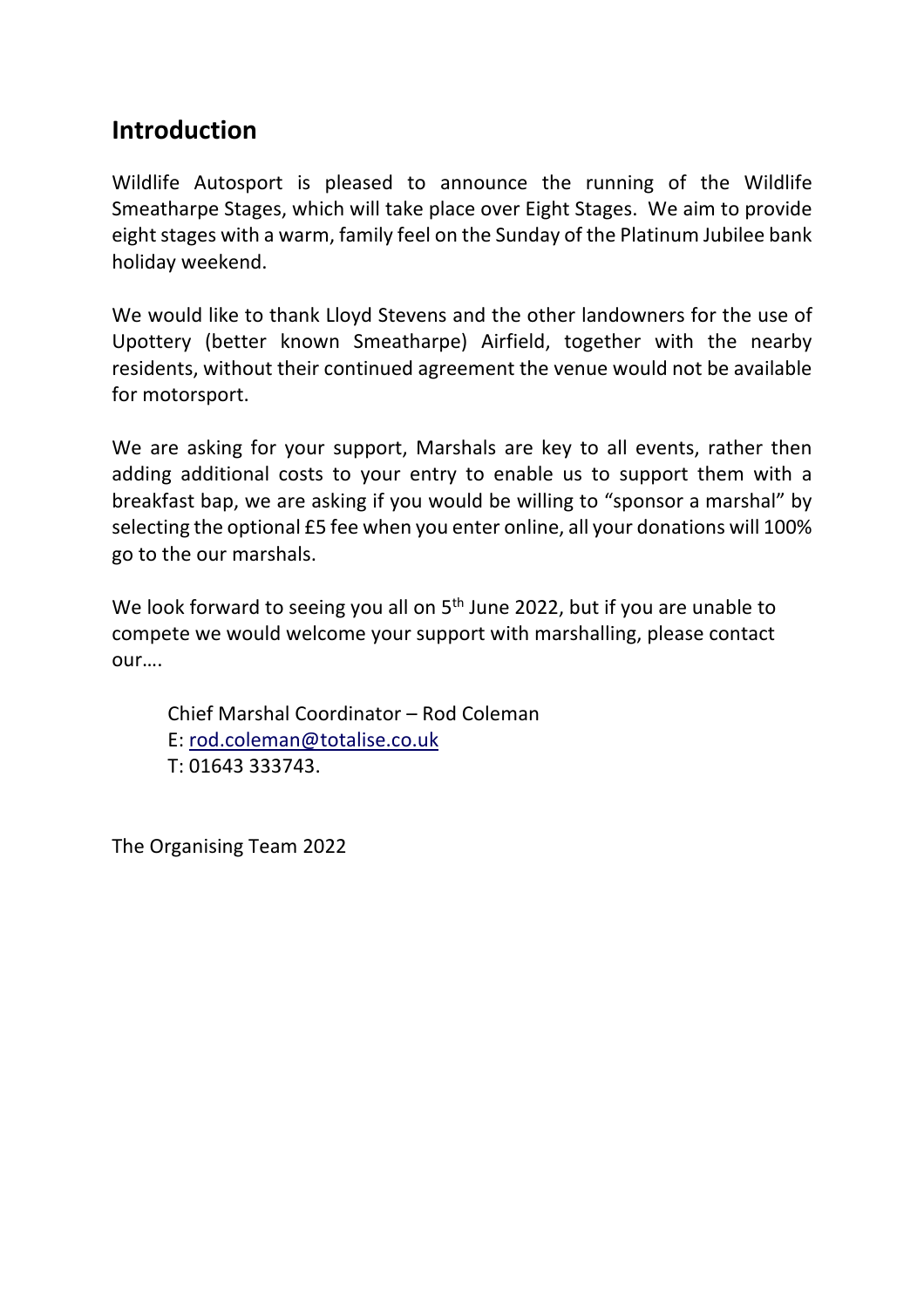

#### **ARTICLE 1 – Announcement**

1.1 Burnham-on-Sea Motor Club will organise and promote The Wildlife Smeatharpe Stages, a Interclub Status Sealed Surface Stage Rally, based at Smeatharpe Airfield Upottery, EX14 4SR (closest postcode), on Sunday 5th June 2022. The event will also be promoted by Taunton Motoring Club.

#### **ARTICLE 2 – Jurisdiction**

2.1 The event will be held under the General Regulations of the Motorsport UK (incorporating provisions of the International Sporting Code of the FIA), these Supplementary Regulations and any written instructions, that the organising club may issue for the event.

#### **ARTICLE 3 – Authorisation**

| 3.1 | Interclub Permit Number                              | 125980  |
|-----|------------------------------------------------------|---------|
| 3.2 | <b>ASWMC Championship Permit Number</b>              | 51/2022 |
| 3.3 | <b>CMSGCC Stage Rally Championship Permit Number</b> | 03/2022 |

#### **ARTICLE 4 – Eligibility**

4.1 The event is open to competitors (whether Entrant, Driver or Co-driver) holding a valid Motorsport UK competition licence appropriate for the event, who are fully elected members affiliated to either:

The Association of South Western Motor Clubs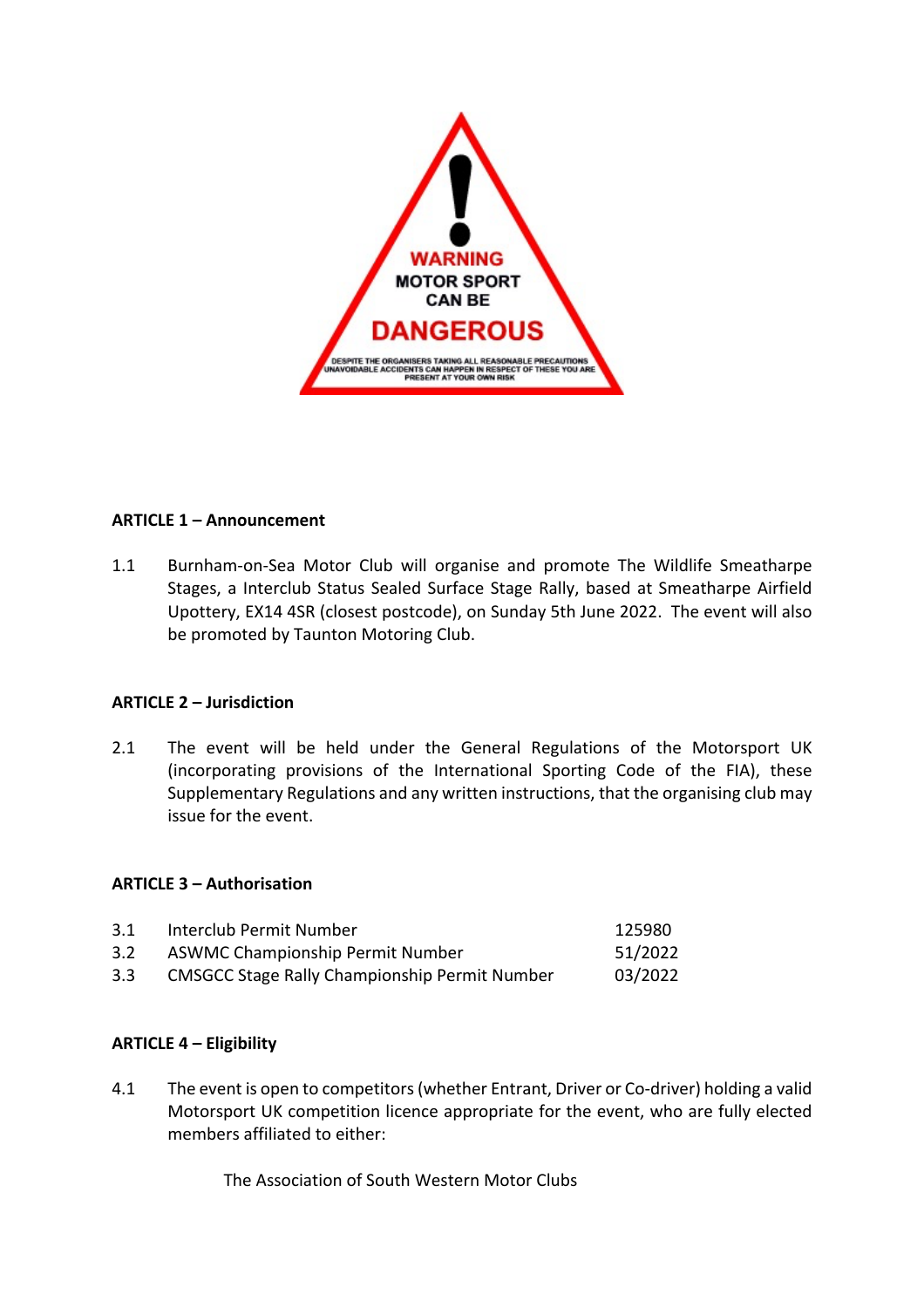The Association of Central Southern Motor Clubs The Welsh Association of Motor Clubs

- 4.2 The event is a qualifying round of the following championships: ASWMC DL Motorsport Parts Ltd Stage Rally Championship BP Motor Bodybuilders & Engineers - CMSGCC Stage Rally Championship
- 4.3 Competitors are reminded of the requirement their need to be in possession of a valid and appropriate Competition Licence, Club Membership card, Championship card and Entrants Licences (if applicable) whilst at the event.
- 4.4 All vehicles MUST POSSESS A VALID MOT Certificate (R46.1.2) and a valid C Vehicle Passport/Competition Car Log Book (R46.1.3)
- 4.5 This event does not use the public highway so whist competing vehicles will not be required to be taxed or insured for the public highway.

#### **ARTICLE 5 – Timetable**

5.1 The timetable for entries and the event is as follows:

Publication of Regulations - Entries Open Entries Close Wednesday 25th May 2022 Competitor Bulletin No 1 emailed by Monday 30th May 2022

First Car SSA1/MC 09:12

#### **ARTICLE 6 – Classes**

- 6.1 The event will consist of the following classes:
	- Class A Up to 1400cc Class B - 1401cc to 1600cc Class C – 1601cc to 2000cc Class D – Over 2000cc Class E – All 4 Wheel Drive
- 6.2 The event is open to all vehicles complying with R47.1.1 & R47.1.2
- 6.3 All vehicles must comply with Motorsport UK Regulations.
- 6.4 The organisers reserve the right to re-classify any vehicle where they deem it fair to do so.

#### **ARTICLE 7 – Entries**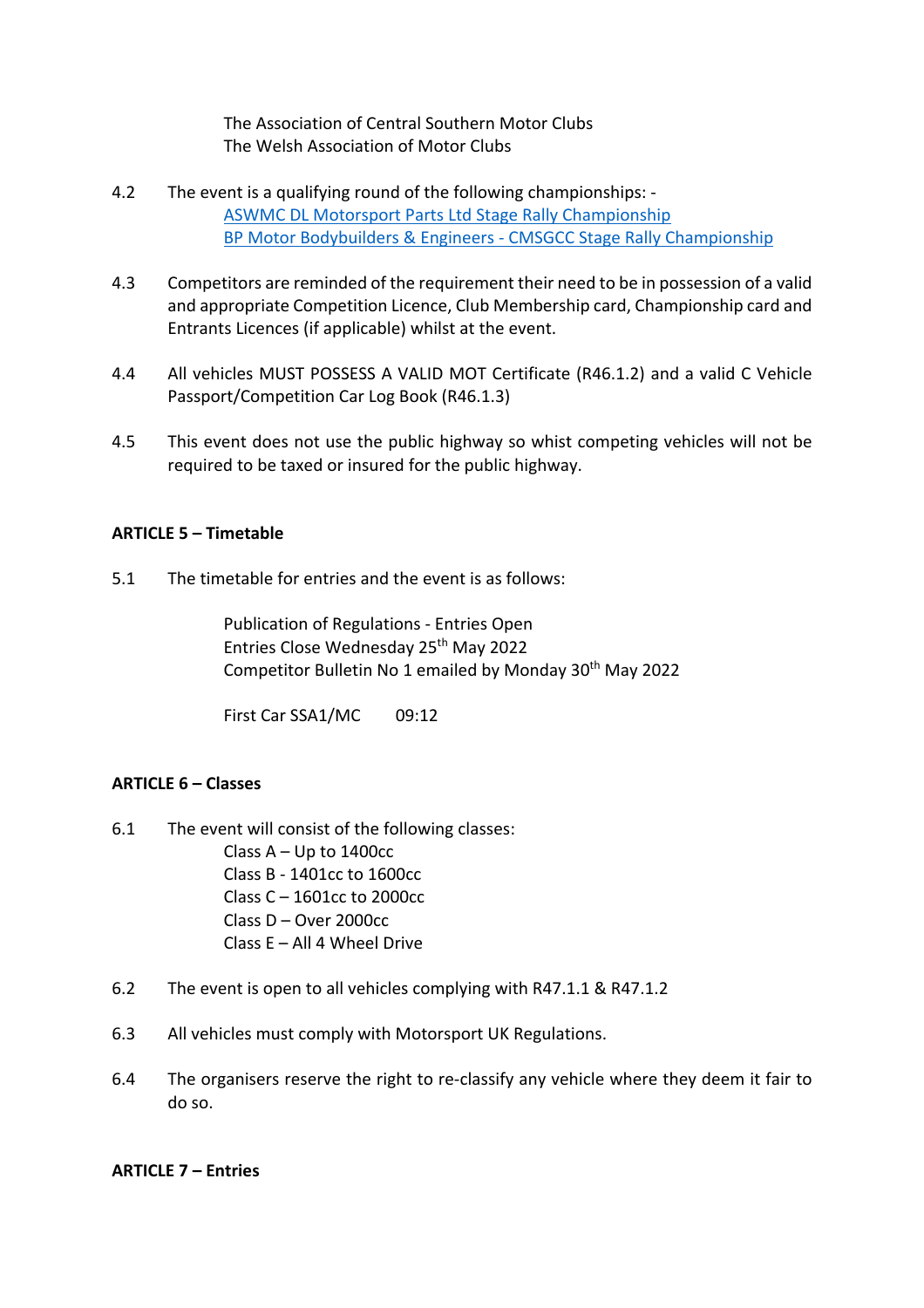- 7.1 Entries for the event will open on the publication of these regulations and close on Wednesday 25<sup>th</sup> May 2022.
- 7.2 The entry fee is £200
- 7.3 Entries can be made online by visiting: https://www.rallies.info/webentry/2022/smeatharpe/webentry.php
- 7.4 Payment is required by card payment at time of entering.
- 7.5 Entries will be NOT be confirmed until full payment has been received on the online entry system.
- 7.6 Entries withdrawn in writing by the closing date of  $26<sup>th</sup>$  May 2022 18:00, will be refunded in full. Entries withdrawn in writing after the closing date will be refunded at the organiser's discretion.
- 7.7 Entry fees will not be refunded to any entry that fails to start or meet the Noise Scrutineering/Documentation requirements.
- 7.8 Entries will be on a first come first served basis. The event will hold a reserve list, any competitor on the reserve list will be contacted to make payment online if an entry becomes available and payment is required within 2 days.
- 7.9 The order of starting will be at the organiser's discretion and will be based upon information given on the entry form. No discussions will be entered into regarding the starting order of any competitor.
- 7.10 The MAXIMUM number of starters for the event is 65.
- 7.11 The MINIMUM entry for the event is 45. Should this not be reached the organisers have the right to cancel the event.

#### **ARTICLE 8 – Route & Format**

- 8.1 The event will take place in Smeatharpe Airfield. The route will be defined in a road book issued to competitors via email.
- 8.2 All competitors will be required to self-certify their own cars and equipment during the weeks before the event, this will be at the request of the organisers. Physical Scrutineering may take place at the request of the Scrutineer. Noise test will take place prior to the start line of the first stage.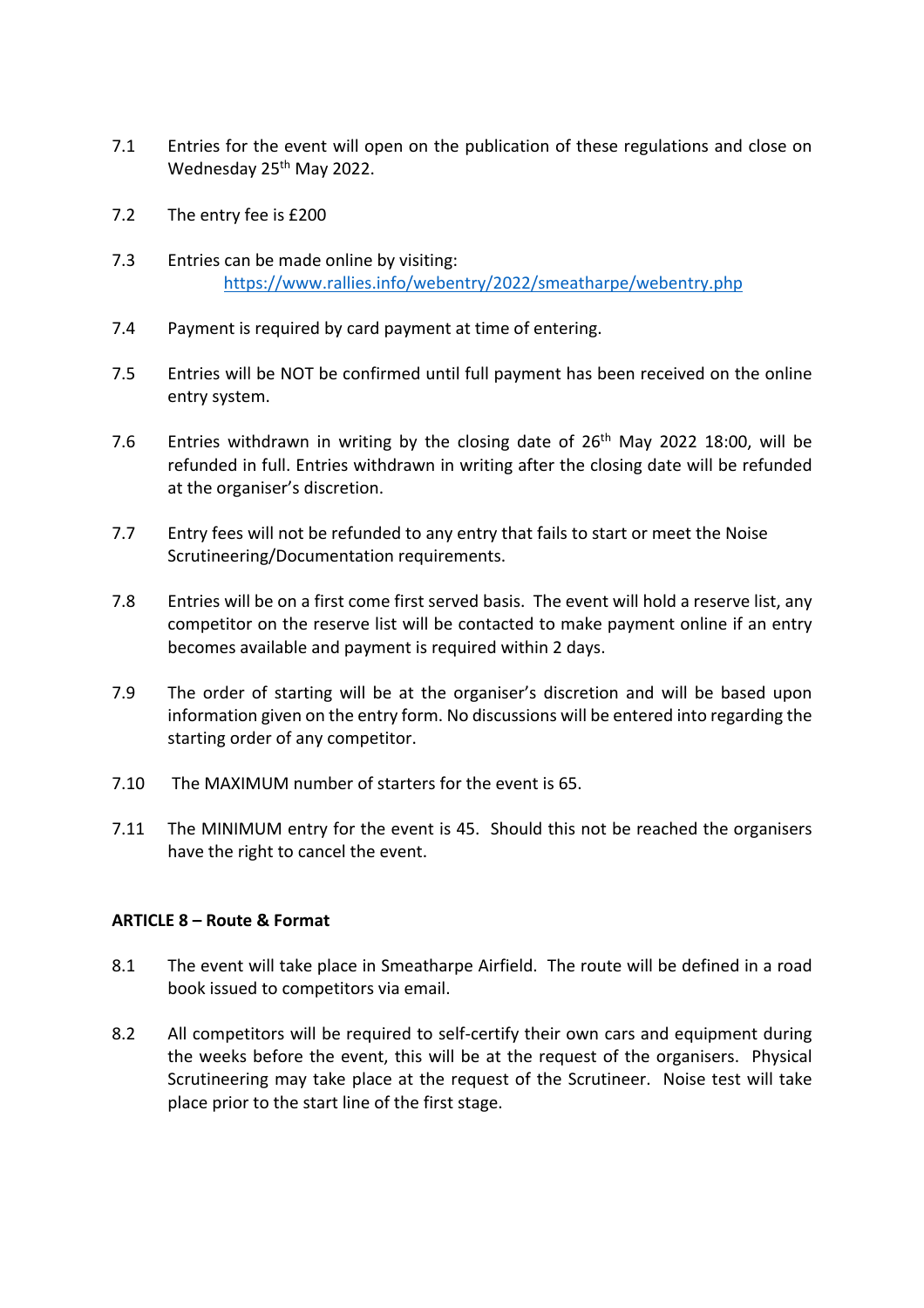- 8.3 The event will consist of 8 special stages covering up to 36 miles on sealed surface roads. Organisers may reduce the number of stages due event delays and the venue curfew.
- 8.4 Signing on will be done in advance. Any competitor not virtually signed on by Friday  $4<sup>th</sup>$  June 2022 at 16:00 or not at the venue by 09:00 on Sunday 5<sup>th</sup> June 2022, may have their entry refused, and will not be entitled to any refund.
- 8.5 By email on or before Friday 4<sup>th</sup> June 2022, competitors will receive a road book and any relevant additional instructions.
- 8.6 The correct route will be defined by STAGE DIAGRAMS.
- 8.7 The event will utilise TARGET TIMING in accordance with R31.2.1
- 8.8 Competitors due time at MTC1 will be notified on the Official Notice Board in the HQ at documentation.
- 8.9 On completion of each stage, Competitors will be issued with their due time at the next Stage Arrival Control by a Marshal under the supervision of the Timekeeper.
- 8.10 Competitors WILL be required to start Stages at 30-second intervals.
- 8.11 Special Stages will be timed to an accuracy of 1 second by marshals under the supervision of an Timekeeper

#### **ARTICLE 9 – Modifications to the General Regulations**

- 9.1 The 2017 Regulations of Motorsport UK are modified as follows:
- 9.2 J5.17.8 Vehicles considered by the organisers as producing excessive noise that may violate the venue conditions of use may be subject to noise tests. Any vehicle failing to meet the requirements of such tests shall be given up to 30 minutes to effect permanent repairs (I.e. Wire wool is not acceptable). If after effecting the repair, the vehicle is still deemed to have failed to meet the specified maximum noise limit then it shall be disqualified from the event.
- 9.3 R5.4.3 Only the nominated driver shall drive on any special stages.
- 9.4 A system of red flags will be operated during the rally in accordance with R24.4.5– Locations of these will be notified in the Competitor Butlin No 1.
- 9.5 R25.7.2 The starting procedure for Special Stages will be via a 'Traffic Light' system. At 15 seconds to go, the RED LIGHT will show. At 10 seconds to go, the RED and AMBER LIGHTS will show. At 5 seconds to go, these will be replaced by an AMBER CLUSTER,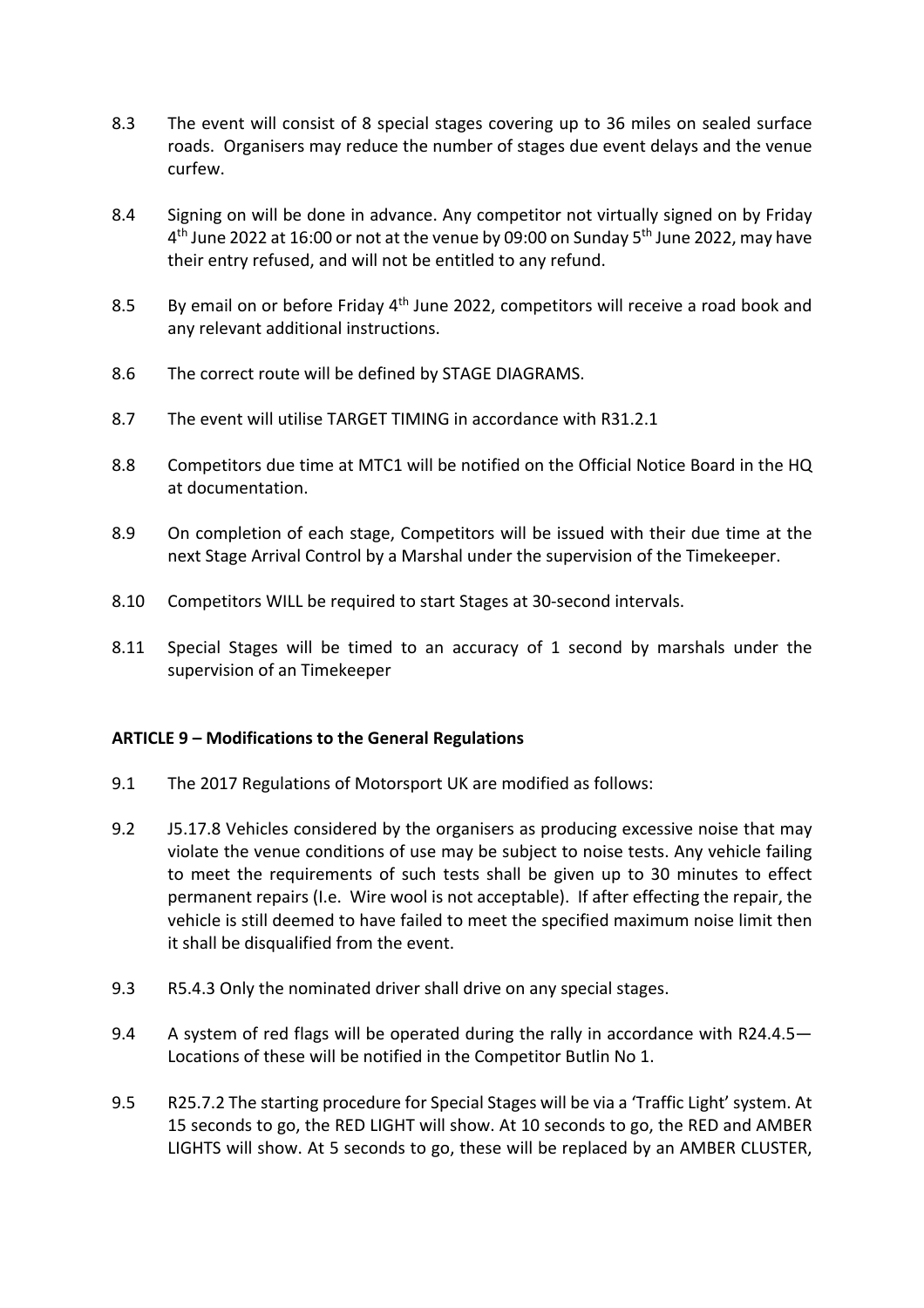which will individually extinguish each second 5-4-3-2-1. At 0 seconds to go the GREEN LIGHT will show – this will be the signal to START.

- 9.6 R30.1.1 Stages will open upon arrival of the Course Opening Car and close 1 minute after the due time of the last car.
- 9.7 There will be NO PENALTY FREE LATENESS between time controls.

#### **ARTICLE 10 – Results, Ties & Protests**

- 10.1 Interim results will be displayed on the event website (if technical issues on the Official Notice Board).
- 10.2 Provisional results for this event will be published on the event website (if technical issues on the Official Notice Board issues on the Official Notice Board).
- 10.3 Ties will be resolved in accordance with R40.1.2
- 10.4 Protests must be made in accordance with C5.1—C5.7

#### **ARTICLE 11 – Awards**

11.1 Awards for the event will be allocated as follow in the following order:

| 2 Awards |
|----------|
| 2 Awards |
| 2 Awards |
| 2 Awards |
| 2 Awards |
| 2 Awards |
| 2 Awards |
| 2 Awards |
|          |

- 11.2 No competitor may win more than 1 award
- 11.3 The organisers reserve the right to amend the Awards List at their discretion.
- 11.4 Award winning competitors must collect their award and failure to do so WILL RESULT IN FORFEITURE. Such forfeiture will not apply to placing in the results.

#### **ARTICLE 12 - Officials**

12.1 The Officials of the Meeting will be:

Event Stewards Howard West & Dave Pearce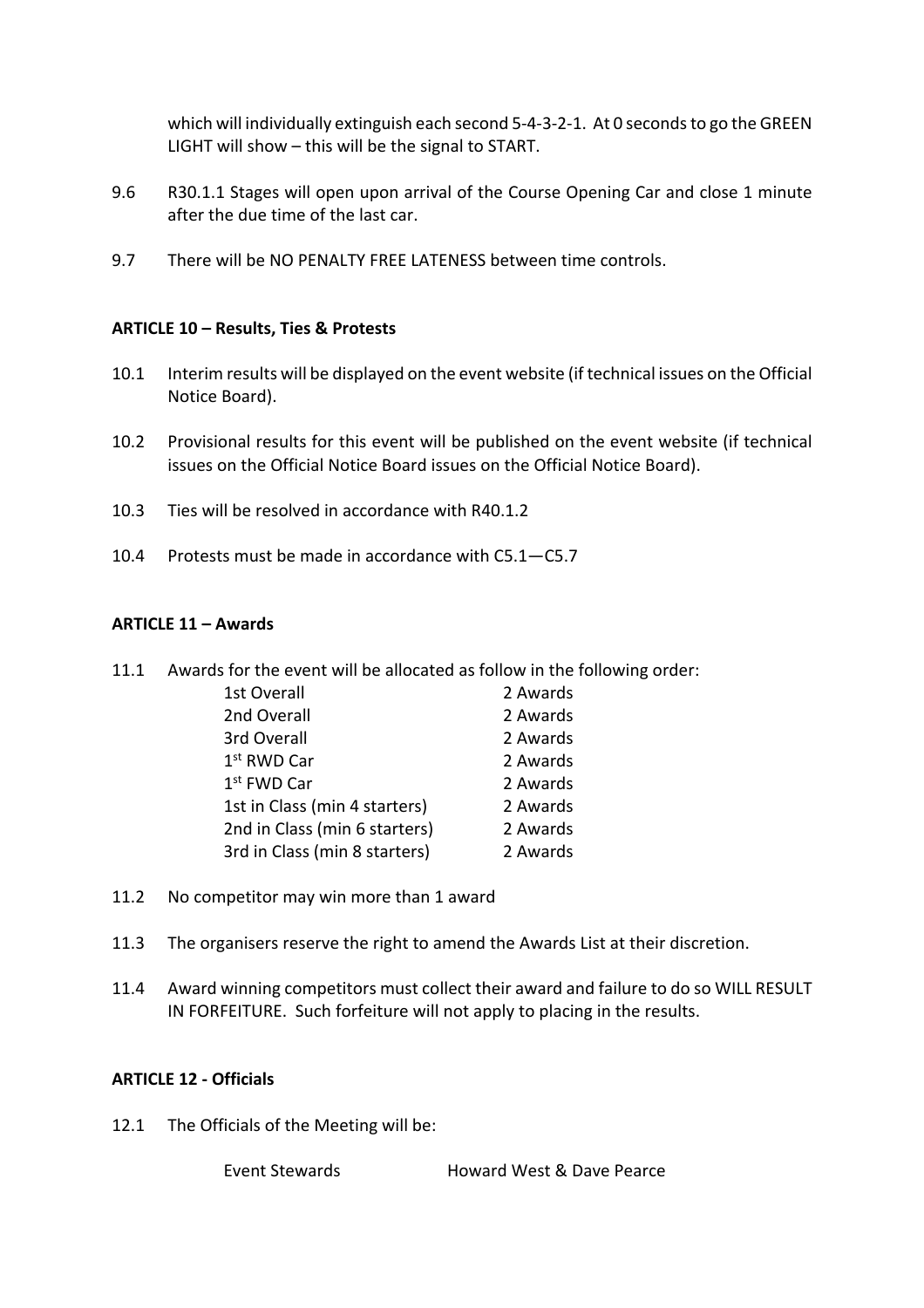| Clerk of the Course              | Jason Hayes              |                 |  |
|----------------------------------|--------------------------|-----------------|--|
| Deputy Clerk of the Course       | <b>Chris House</b>       |                 |  |
| <b>Entries Secretary</b>         | <b>Kieran Milton</b>     | T: 01643 333643 |  |
| Secretary of the Meeting         | <b>Nicky Winkworth</b>   |                 |  |
| <b>Chief Medical Officer</b>     | Dr Stuart Hateley        |                 |  |
| Safety Officer                   | Nigel Winkworth          |                 |  |
| <b>Spectator Safety Officer</b>  | Tim Jones                |                 |  |
| <b>Chief Marshal</b>             | <b>Tony Bonfield</b>     |                 |  |
| <b>Chief Marshal Coordinator</b> | <b>Rod Coleman</b>       | T: 01643 333743 |  |
| <b>Stage Commander</b>           | <b>Tony Bonfield</b>     |                 |  |
| Radio Controller                 | Dick Pease               |                 |  |
| Timekeeper                       | South West Timekeepers   |                 |  |
| <b>Chief Scrutineer</b>          | <b>Andy Collard</b>      |                 |  |
| <b>Environmental Scrutineer</b>  | <b>Andy Collard</b>      |                 |  |
| Safeguarding Officer             | Jan Abel & Stuart Hately |                 |  |
| CLO                              | <b>Richard Brooks</b>    |                 |  |
|                                  |                          |                 |  |

Please DO NOT telephone officials after 20.00 hours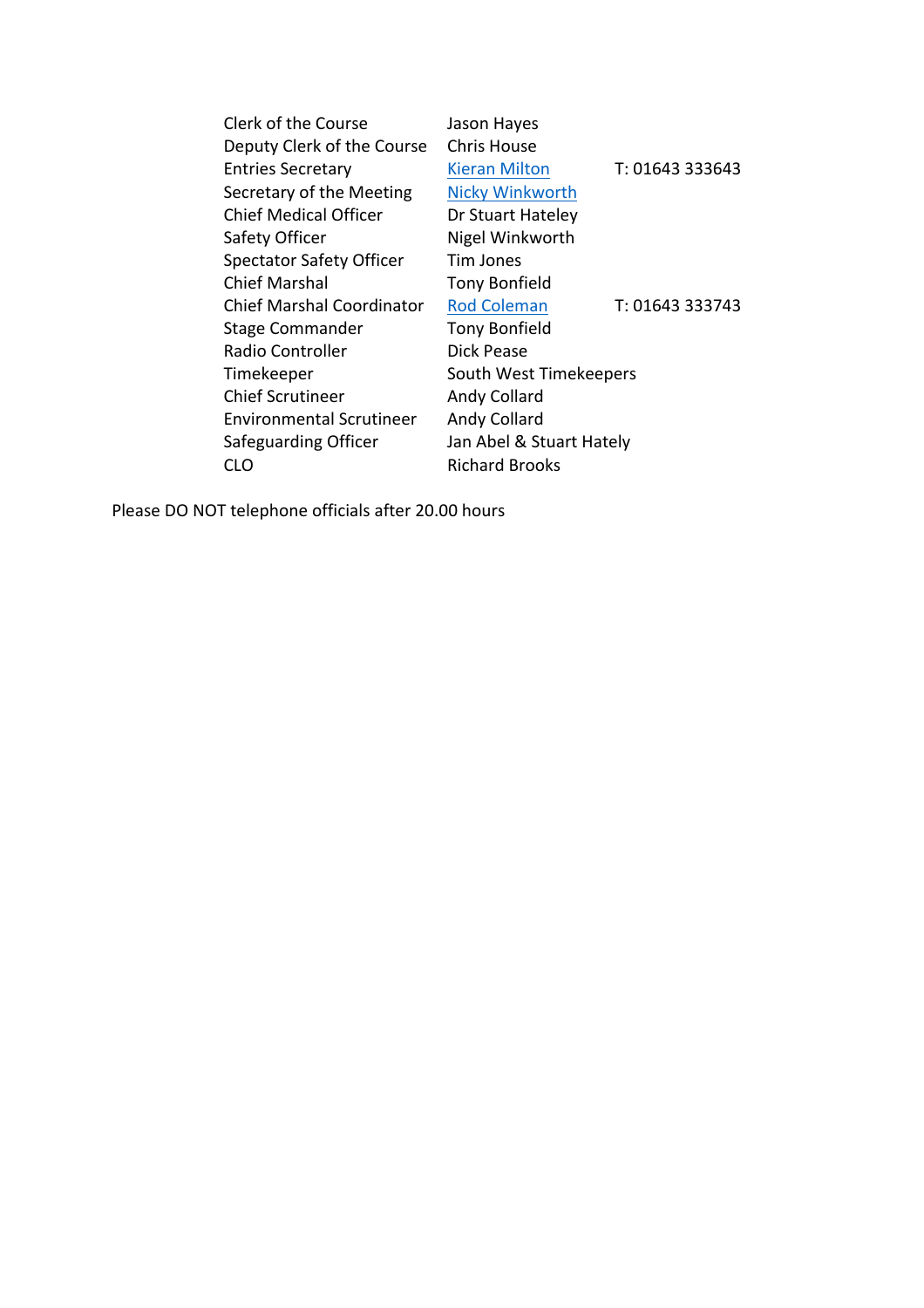#### **ARTICLE 13 – Venue Access & Service**

- 13.1 Competitors are reminded that ALL persons connected with their entry are subject to the rules and regulations governing servicing and service personnel.
- 13.2 Servicing will take place in a central location for the entire event, due to the "Secure Status and space limitations of the venue
- 13.3 SPECTATORS ARE PROHIBITED AT ALL TIMES.
- 13.4 Any competitor found servicing in any areas other than the specified Service Area WILL BE DISQUALIFIED. ALL AREAS OTHER THAN THE SERVICE AREA, ARE OUT OF BOUNDS.
- 13.5 Any person(s) found in areas deemed Out of Bounds shall cause the entry with which they are associated, or have entered the venue, to be deemed as in contravention of Article 13.2 and may be subject to penalty (up to and including disqualification).
- 13.6 PERSUANT TO GR. J5.13.1 –J.5.13.8 Motorsport UK have confirmed the use of fuel up to but not exceeding that permitted by FIA Appendix J, Article 252, Article 9 (maximum 102 Octane).
- 13.7 Petrol & Water will not be available at the Service Area.
- 13.8 Hot food & drink will be available throughout the day at the Service Area.
- 13.9 THE USE OF BIKES/SCOOTERS/BALANCE BOARDS IS PROHIBITED ANYWHERE ON THE VENUE.
- 13.9 Competitors are reminded of the requirements under the Health & Safety at Work Act regarding the refuelling of vehicles.
- 13.10 All entrants must ensure that all persons connected with their entry have read and understood the following statement: - 'Every person participating in this event, whether employed or voluntary, shall take reasonable care for health and safety of themselves or other people who may be affected by his / her acts or omissions during the operation of the event.' Notes for Service Area Best Practice will be issued at signing on and ALL Service Personnel are required to comply with the conditions within.
- 13.11 All servicing must be carried out on a Tarpaulin. All spillage must be contained and removed from the site. ALL SPILLAGES MUST BE REPORTED TO AN OFFICIAL OF THE EVENT IMMEDIATELY.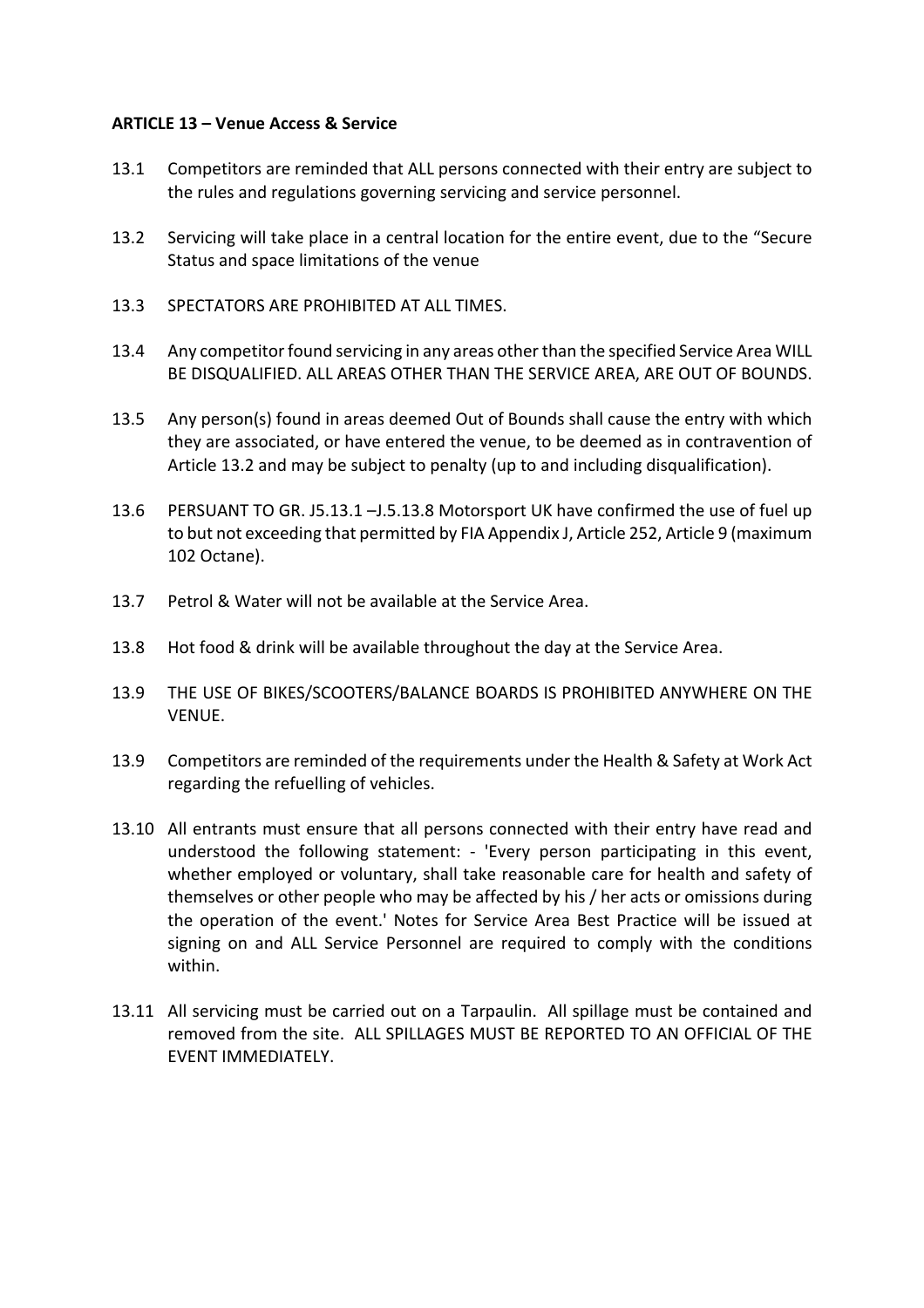#### **ARTICLE 14 – Markings & Penalties**

- 14.1 Markings will be as printed in R32.2 Appendix 1
- 14.2 Penalties will be as printed in R32.2 Appendix 1 with the exception of those listed which are modified as below: m) Excessive vehicle sound Article 9.2 Disqualified
- 14.3 R32.2. c. is deemed to include deliberately hitting chicanes in order to gain an advantage and taking wrong routes at split junctions.
- 14.4 Any competitor reported to have traversed the stage in the wrong direction (R25.6— R25.6.2) will be automatically disqualified and will have their competition licences endorsed.
- 14.5 In accordance with R32.2, R40.1.6 & 40.1.7

Crews missing a Stage will be able to re-join after being re-scrutineered and presenting themselves in their Rally Car to the Stage Commander before or when the first car enters Stage 5 and/or 7. This is to allow time for the Stage Commander to work out your start time/slotting in position according to seeding (as per R40.1.7). The Clerk of the Course can allow a crew to enter after any stage, at their discretion.

a(ii)) 30 minutes per missed stage

#### **ARTICLE 15—Competitor Bulletin No 1 & Results.**

15.1 Competitor Bulletins and Results will only be sent out via email, please ensure that you provide a valid email address.

#### **ARTICLE 16 – Additional Information**

- 16.1 R46.1.5 All competing vehicles must carry a small spillage kit in accordance with J5.20.13
- 16.2 Competing numbers must be in place upon arriving at the venue.
- 16.3 THERE IS STRICTLY NO OVERNIGHT CAMPING AT THE VENUE
- 16.4 Provisional entry lists will be available via the event web site at www.wildlifeautosport.org.uk, 7 days before the event. It should be noted that this information will be provisional only.